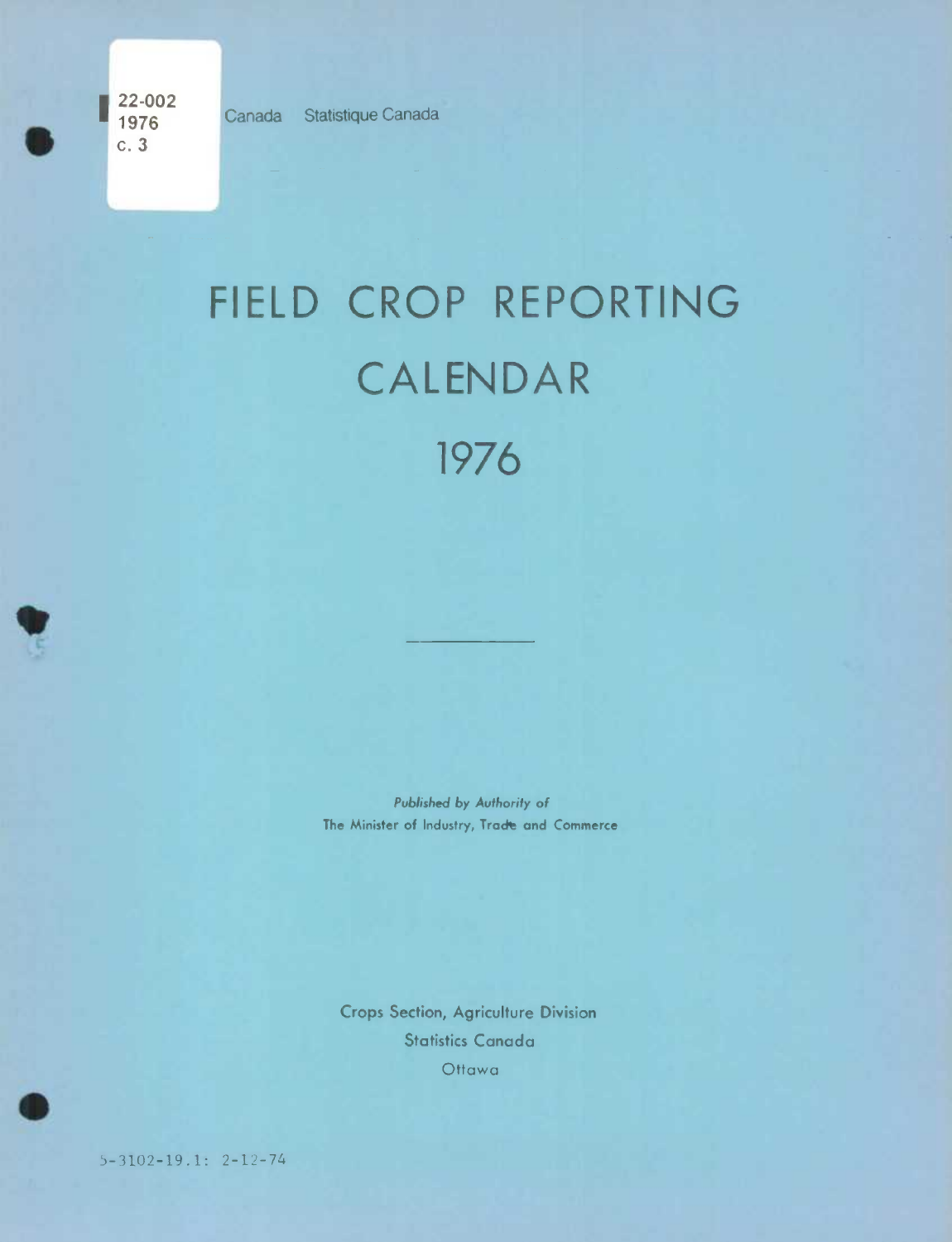## FIELD CROP REPC **I**

 $1$  Tie reports *to* be reieasd by the Agritulture Division of Statistics Canada during 1976 are listed below. All reports are issued at 3 p.m. E.S.T. or E.D.S.T. when in force:

| No.            | Date                 | Day              | Title                                                                                                                                                       |  |
|----------------|----------------------|------------------|-------------------------------------------------------------------------------------------------------------------------------------------------------------|--|
|                | 1976                 |                  |                                                                                                                                                             |  |
| $\mathbf{1}$   | January 16           | Friday           | Summerfallow and Stubble, Acreage and Yield of Specified Crops,<br>Prairie Provinces.                                                                       |  |
| 2              | April 2              | Friday           | Intended Acreage of Principal Field Crops.                                                                                                                  |  |
| 3              | April 23             | Friday           | Stocks of Grain at March 31.                                                                                                                                |  |
| 4              | May $13$             | Thursday         | Telegraphic Crop Report - Canada.                                                                                                                           |  |
| 5.             | May 20               | Thursday         | Telegraphic Crop Report - Prairie Provinces.                                                                                                                |  |
| 6              | June $3$             | Thursday         | Telegraphic Crop Report $-$ Canada.                                                                                                                         |  |
| 7              | June 10              | Thursday         | Telegraphic Crop Report - Prairie Provinces.                                                                                                                |  |
| 8              | June 18              | Friday           | June Intended Acreages and Progress of Seeding; Winterkilling<br>and Spring Condition of Winter Wheat, Fall Rye, Tame Hay and<br>Pasture; Rates of Seeding. |  |
| 9 <sup>1</sup> | July 8               | Thursday         | Telegraphic Crop Report - Canada.                                                                                                                           |  |
| 10             | July 15              | Thursday         | Telegraphic Crop Report - Prairie Provinces.                                                                                                                |  |
| 11             | July 29              | Thursday         | Telegraphic Crop Report - Canada.                                                                                                                           |  |
| $12 \,$        | August 12            | Thursday         | Telegraphic Crop Report - Prairie Provinces.                                                                                                                |  |
| 13             | August 20            | Friday           | Stocks of Grain at July 31.                                                                                                                                 |  |
| 14             | August 26            | Thursday         | Telegraphic Crop Report - Canada.                                                                                                                           |  |
| 15             | September 3          | Friday           | Preliminary Estimate of Crop and Summerfallow Acreages.                                                                                                     |  |
| 16             | September 10         | Friday           | August Forecast of Production of Principal Field Crops.                                                                                                     |  |
| 17             | September 16         | Thursday         | Telegraphic Crop Report - Prairie Provinces.                                                                                                                |  |
| 18             | September 23         | Thursday         | Telegraphic Crop Report - Canada.                                                                                                                           |  |
| 19             | October <sub>8</sub> | Friday           | September Forecast of Production of Principal Field Crops.                                                                                                  |  |
| 20             | November             | (Date uncertain) | November Estimate of Production of Principal Field Crops,<br>Area and Condition of Fall-Sown Crops. Progress<br>of Harvesting in the Prairie Provinces.     |  |

 $5 - 3102 - 19.1$ 

 $\bullet$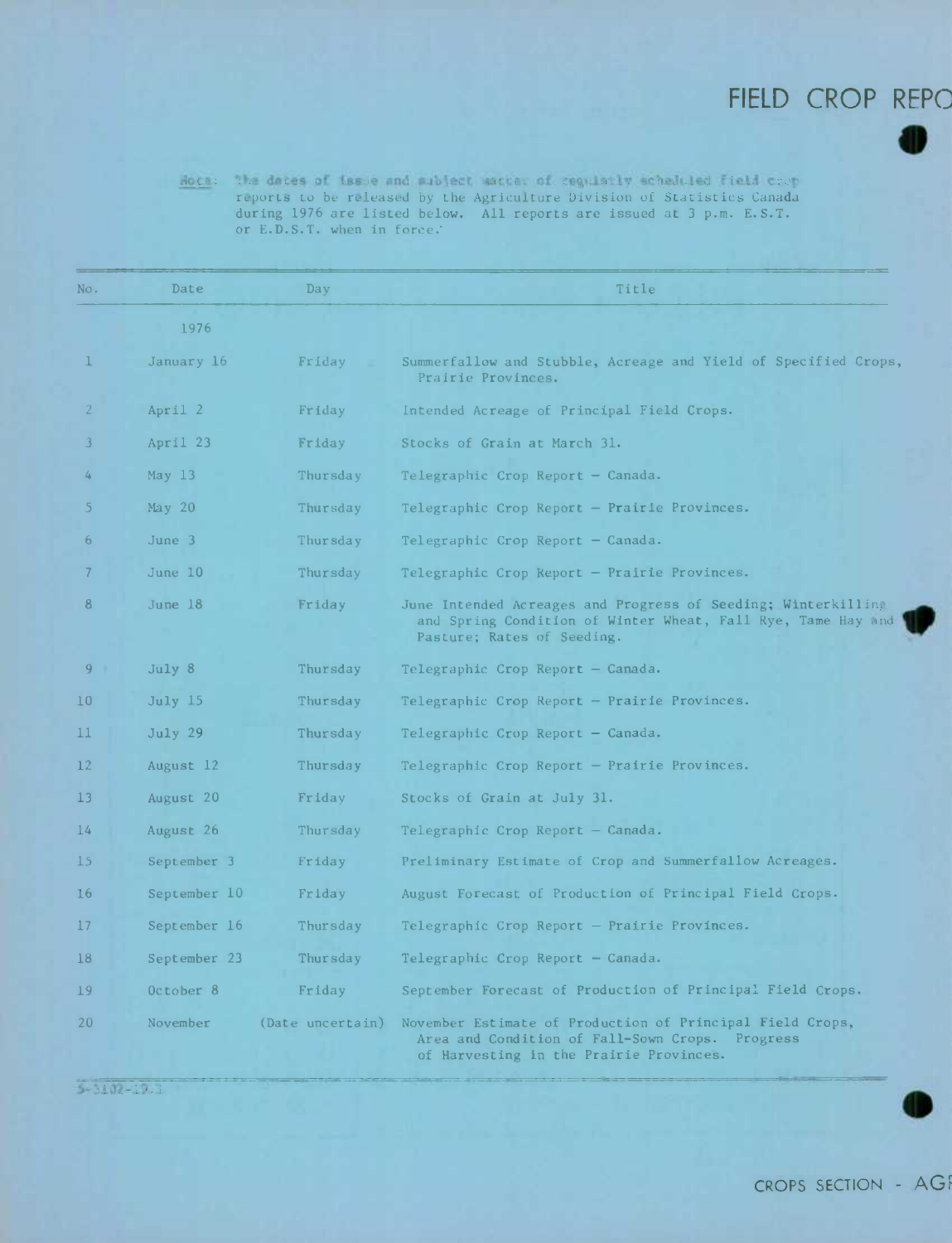RTING CALENDAR

 $\bullet$ 

*L]* 

| 1976                                                                                                                                                                                                                                                  |                                                                                                                                                                                                                                 |                                                                                                                                                                                                                            |  |  |  |
|-------------------------------------------------------------------------------------------------------------------------------------------------------------------------------------------------------------------------------------------------------|---------------------------------------------------------------------------------------------------------------------------------------------------------------------------------------------------------------------------------|----------------------------------------------------------------------------------------------------------------------------------------------------------------------------------------------------------------------------|--|--|--|
| <b>January</b><br>Sun Mon Tues Wed Thurs Fri Sat<br>2 <sub>3</sub><br>5 6 7<br>8<br>910<br>$\overline{4}$<br>12 13 14 15 16 17<br>11<br>18 19 20 21 22 23 24<br>25 26 27 28 29 30 31                                                                  | <b>February</b><br>Sun Mon Tues Wed Thurs Fri Sat<br>2345<br>- 6<br>-7<br>8<br>9 10 11 12 13 14<br>15 <sup>2</sup><br>16 17 18 19 20 21<br>22 23 24 25 26 27 28<br>29                                                           | <b>March</b><br>Sun Mon Tues Wed Thurs Fri Sat<br>2345<br>1.<br>- 6<br>7 8<br>9 10 11 12 13<br>14 15 16 17 18 19 20<br>21 22 23 24 25 26 27<br>28 29 30 31                                                                 |  |  |  |
| April<br>Sun Mon Tues Wed Thurs Fri Sat<br>2 3<br>1.<br>567<br>8<br>9 10<br>$\overline{4}$<br>12 13 14 15 16 17<br>11<br>18 19 20 21 22 23 24<br>25 26 27 28 29 30                                                                                    | <b>May</b><br>Sun Mon Tues Wed Thurs Fri Sat<br>$2 \overline{3}$<br>$4\quad5$<br>- 6<br>8<br>$\overline{7}$<br>9<br>10 <sup>°</sup><br>11 12 13 14 15<br>16 17 18 19 20 21 22<br>$\frac{23}{30}$ $\frac{24}{31}$ 25 26 27 28 29 | <b>June</b><br>Sun Mon Tues Wed Thurs Fri Sat<br>2 3 4 5<br>$\mathbf 1$<br>7 8 9 10 11 12<br>6<br>13 14 15 16 17 18 19<br>20 21 22 23 24 25 26<br>27 28 29 30                                                              |  |  |  |
| <b>July</b><br>Sun Mon Tues Wed Thurs Fri Sat<br>$2 \overline{3}$<br>$\overline{5}$<br>8 <sup>1</sup><br>9<br>10<br>-6<br>7 <sup>1</sup><br>$\overline{4}$<br>11<br>12 13 14 15 16<br>$\overline{17}$<br>18 19 20 21 22 23 24<br>25 26 27 28 29 30 31 | <b>August</b><br>Sun Mon Tues Wed Thurs Fri Sat<br>2 3<br>$4\overline{5}$<br>- 6<br>$\mathbf 1$<br>$\overline{7}$<br>8<br>910<br>11 12 13 14<br>15 16 17 18 19 20 21<br>22 23 24 25 26 27 28<br>29 30 31                        | <b>September</b><br>Sun Mon Tues Wed Thurs Fri Sat<br>$2 \overline{3}$<br>$\overline{4}$<br>1<br>8<br>9 <sup>10</sup><br>-6<br>5<br>$\overline{7}$<br>11<br>12 13 14 15 16 17 18<br>19 20 21 22 23 24 25<br>26 27 28 29 30 |  |  |  |
| <b>October</b><br>Sun Mon Tues Wed Thurs Fri Sat<br>$\mathbf{2}$<br>789<br>3 4 5 6<br>10 11 12 13 14 15 16<br>17 18 19 20 21 22 23<br>$24$ <sub>31</sub> 25 26 27 28 29 30                                                                            | <b>November</b><br>Sun Mon Tues Wed Thurs Fri Sat<br>$1\,2\,3$<br>4 5 6<br>7 8 9 10<br>11 12 13<br>14 15 16 17 18 19 20<br>21 22 23 24 25 26 27<br>28 29 30                                                                     | <b>December</b><br>Sun Mon Tues Wed Thurs Fri Sat<br>1 2 3 4<br>5 6 7 8<br>910<br>- 11<br>12 13 14 15 16 17 18<br>19 20 21 22 23 24 25<br>26 27 28 29 30 31                                                                |  |  |  |

ICULTURE DIVISION